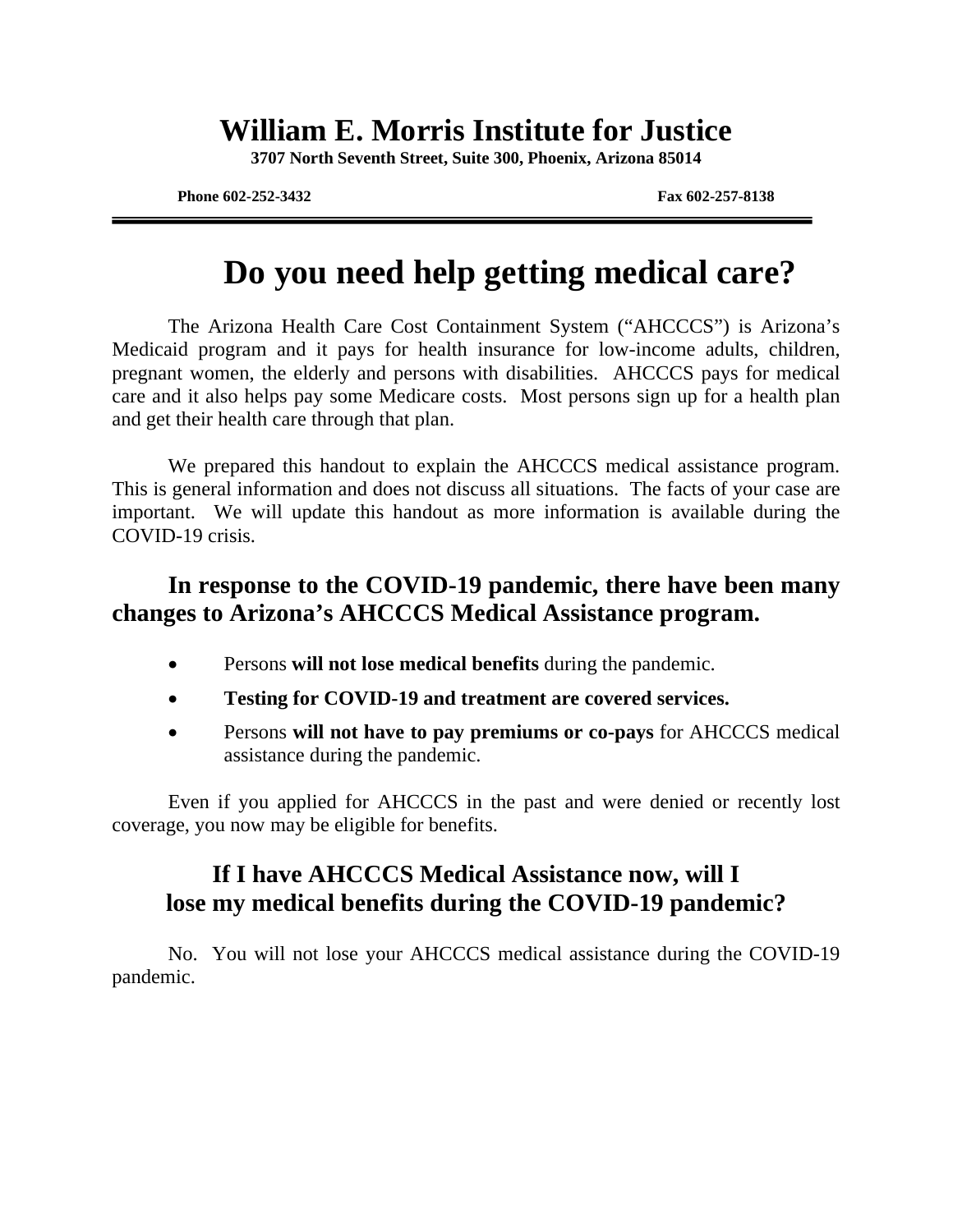### **If my AHCCCS Medical Assistance was stopped in March or April 2020, can I get medical benefits again?**

Yes. If your AHCCCS medical assistance stopped in March or April 2020, AHCCCS will automatically reinstate your medical benefits. If you have not heard from AHCCCS or your health plan, please call AHCCCS at 1-855-432-7587 or Arizona Relay at 1-800-367-8939 for persons with a hearing impairment to ask AHCCCS to reinstate your medical assistance benefits.

#### **What medical services are covered by AHCCCS?**

In general, AHCCCS pays for doctor visits, tests, prescription medications, physical, speech and occupational therapy, emergency services and hospitalizations.

### **Will AHCCCS pay for testing for COVID-19 and any treatment?**

Yes. AHCCCS will pay for testing for COVID-19 and any treatment.

# **Do I have to pay a co-payment for medical services during the COVID-19 pandemic?**

No. You will not have to pay a co-payment for any medical care or services you get during the COVID-19 pandemic.

# **Do I have to pay a monthly premium for AHCCCS Medical Assistance during the COVID-19 pandemic?**

No. During the COVID-19 pandemic, persons enrolled in the KidsCare and Freedom to Work programs do not have to pay a monthly premium to get AHCCCS medical benefits. If you paid any premiums for March 2020, AHCCCS or your health plan will refund those premiums to you.

#### **Will AHCCCS cover telehealth appointments?**

Yes. AHCCCS will cover telehealth appointments with your doctors during the COVID-19 pandemic. This means you can talk to your doctor or nurse by telephone or by video conference.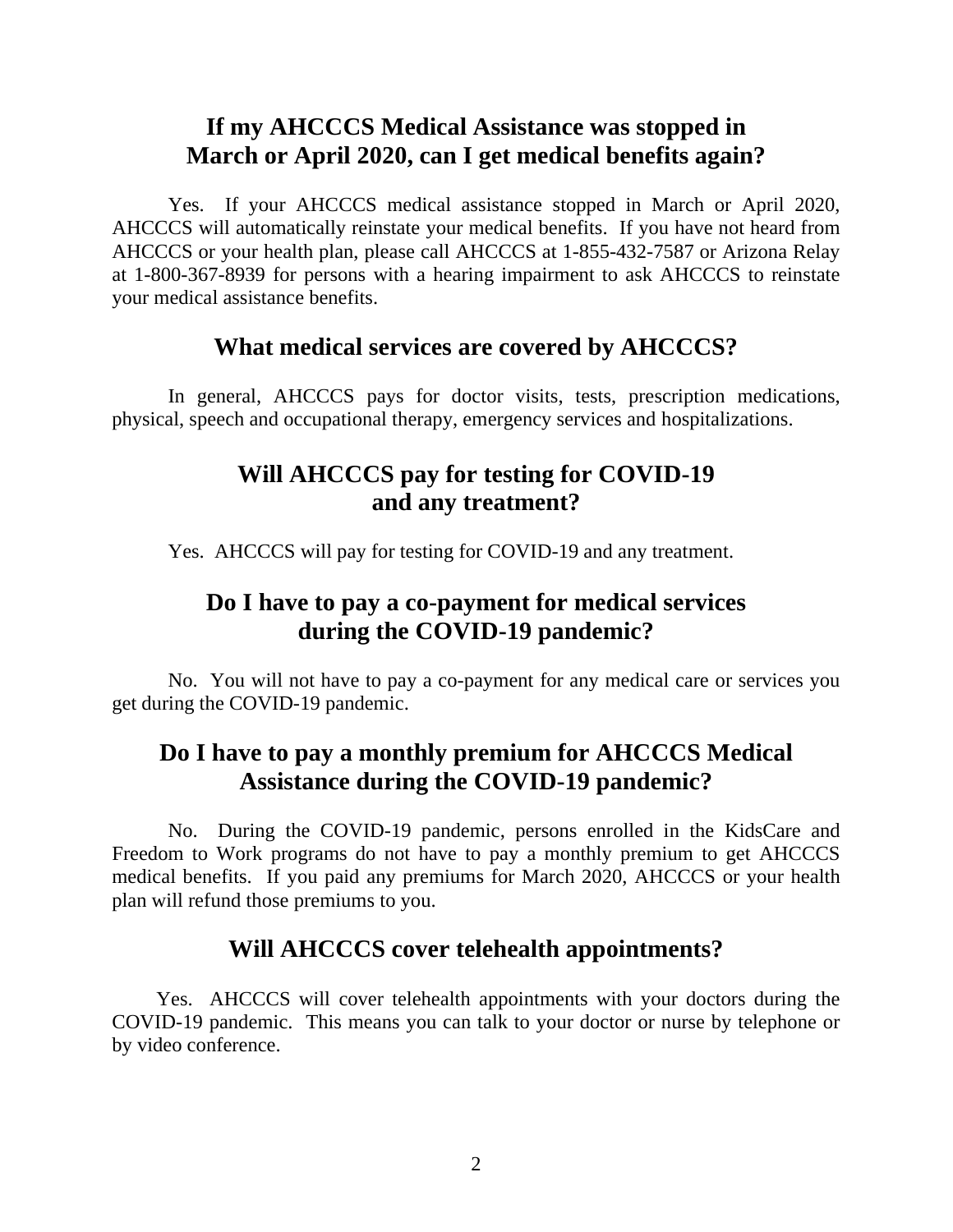#### **Can I get my medications refilled for more than 30 days?**

Yes. During the COVID-19 pandemic, AHCCCS will allow 90-day refills of all medications except for controlled substances.

# **Can I get medical supplies and durable medical equipment for more than 30 days?**

Yes. During the COVID-19 pandemic, you can get 90-day refills for medical supplies, such as insulin pump supplies, glucose testing strips, lancets, and syringes. You can also get 90-day supplies of durable medical equipment such as wheelchairs, oxygen tanks and walkers.

#### **I am uninsured, will AHCCCS pay for my COVID-19 testing?**

Yes. If you are uninsured and you need COVID-19 testing, AHCCCS will pay for the testing.

# **What if I need emergency medical services?**

Even if you are not eligible for full medical services from AHCCCS, you may be eligible for emergency services. In general, emergency services are for medical conditions that need to be evaluated quickly by a medical professional and can put your health at serious risk of harm. Two examples are kidney dialysis and emergency labor and delivery. During the COVID-19 pandemic you should contact a doctor, clinic or the hospital before going there.

# **How do I apply for AHCCCS benefits?**

- Submit an application online at www.healthearizonaplus.gov.
- Print an application from the Arizona Department of Economic Security's ("DES") website (https://des.az.gov/documents-center?cshs\_field\_dl\_ category\_tid\_forms= 175). Fill it out and fax it to the telephone number on the application or mail it to:

Arizona Department of Economic Security Family Assistance Administration P.O. Box 19009 Phoenix, Arizona 85005-9009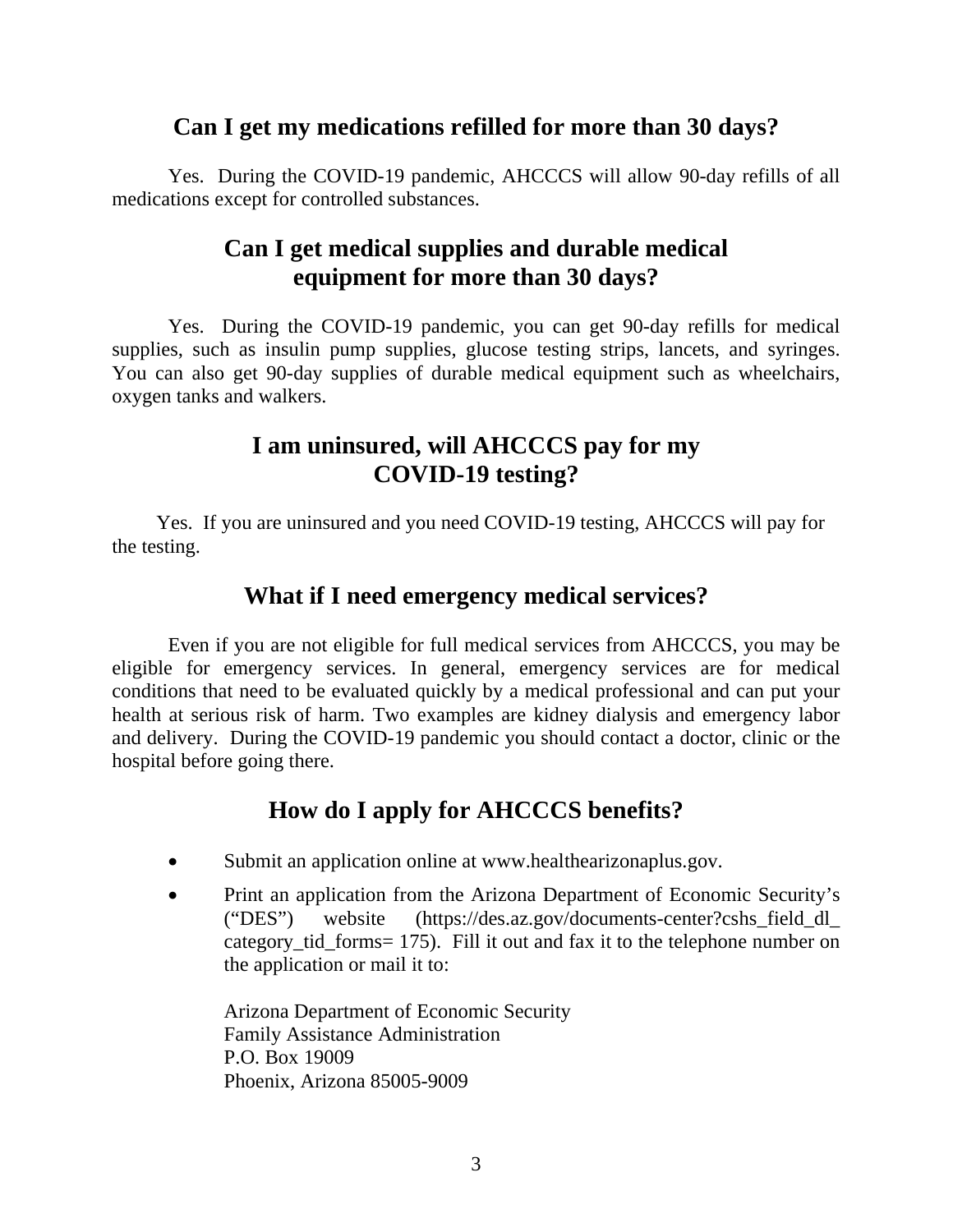If you need help with the application or have questions, call 1-855-432-7587 for assistance, Monday-Friday from 7 a.m. to 6 p.m. or Arizona Relay at 1-800-367-8939 for persons with a hearing impairment.

You can apply for AHCCCS medical assistance through DES. There are a few DES offices still open to the public. DES is only seeing a person in the DES office for an emergency when the person does not have internet or telephone service. Check the DES website to see if an office near you is open. www.des.az.gov.

# **Where can I find more information about AHCCCS Medical Assistance benefits?**

Arizona Health Care Cost Containment System *Apply for AHCCCS Medical Assistance*, available at https://www.azahcccs.gov/Members/GetCovered/apply.html.

Arizona Health Care Cost Containment System, *COVID-19 Information,* available at https://azahcccs.gov/AHCCCS/AboutUs/covid19.html.

Arizona Department of Economic Security, *DES Services Related to COVID-19*, available at https://des.az.gov/services/coronavirus.

Arizona Department of Economic Security, *Applying for Medical Assistance (AHCCCS Health Insurance)*, available at https://des.az.gov/services/basic-needs/ahcccshealth-insurance-medical-assistance.

AZLawHelp.org.

#### **What if I need help getting food?**

There are other programs available to help you through these difficult times. You can apply for AHCCCS Medical Assistance and food stamps in the same time application. See the information above to apply.

#### **What about Unemployment Insurance Benefits?**

You can apply for unemployment insurance benefits:

- Online at www.azui.com and click the button "Apply for UI Benefits." You can apply any time between 12:00 am on Sunday through 6:00 pm on Friday.
- By phone at 1-877- 600 -2722.